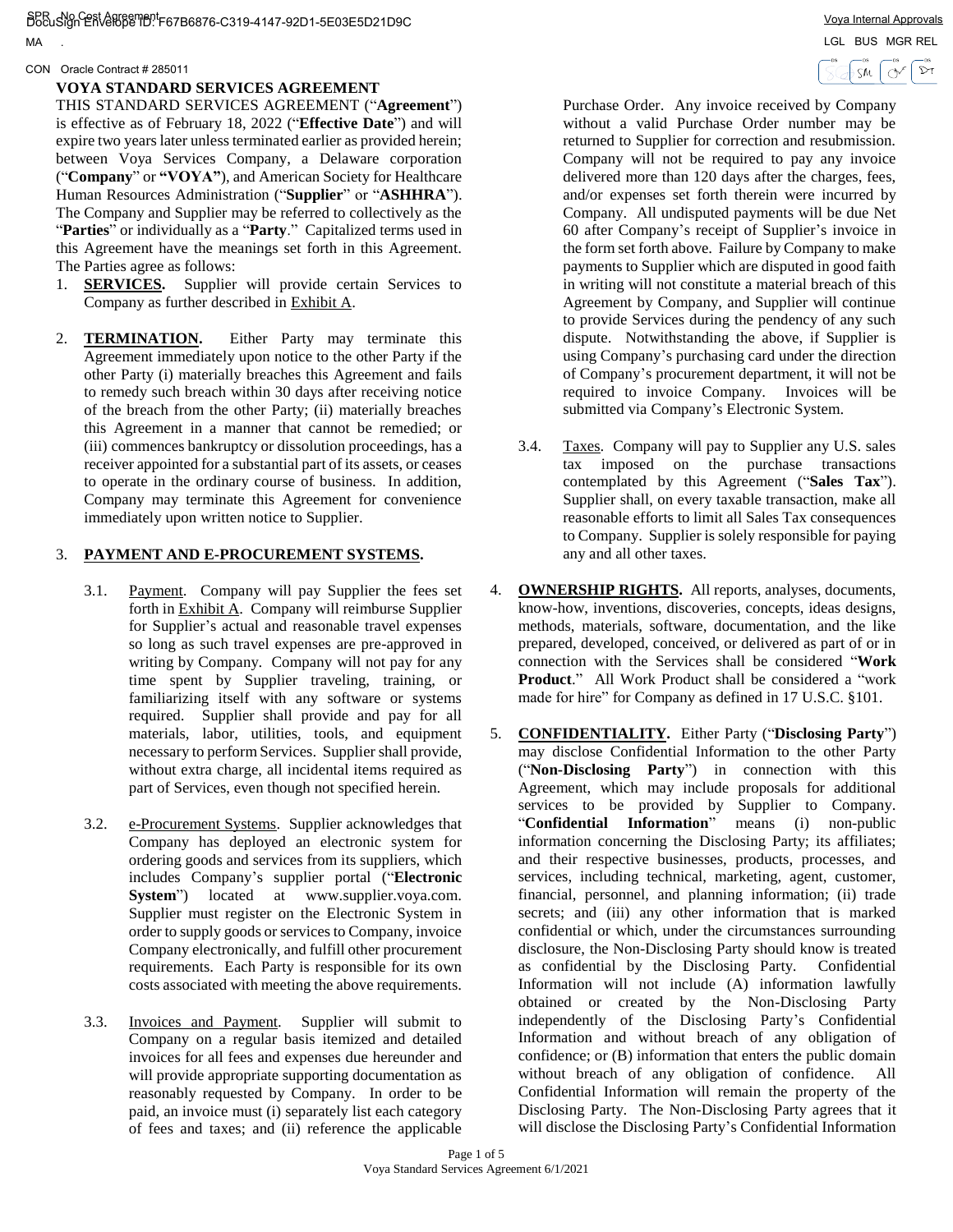only to its employees, agents, consultants, and contractors who have a need to know and are bound by confidentiality terms no less restrictive than those contained in this Agreement. In addition, Supplier agrees that it will use the Disclosing Party's Confidential Information only for the purposes of performing its obligations under this Agreement. These confidentiality obligations will not restrict any disclosure of Confidential Information by order of a court, regulatory authority, or any governmental agency provided that the Non-Disclosing Party will limit any such disclosure to the information actually required to be disclosed. Promptly following the termination or expiration of this Agreement, the Non-Disclosing Party will return or destroy all of the Disclosing Party's Confidential Information in its possession and, upon written request, will promptly certify in writing to the Disclosing Party that it has done so. For Confidential Information that does not constitute "trade secrets" under applicable law, these confidentiality obligations will expire three years after the termination or expiration of this Agreement. The Parties agree that the breach, or threatened breach, of any of the confidentiality provisions of this Agreement may cause irreparable harm without adequate remedy at law. Upon any such breach or threatened breach, the Disclosing Party will be entitled to injunctive relief to prevent the Non-Disclosing Party from commencing or continuing any action constituting such breach without having to post a bond or other security and without having to prove the inadequacy of other available remedies. Nothing in this Section will limit any other remedy available to either Party. Supplier acknowledges and agrees that no Company data or Confidential Information may (a) be placed on unencrypted mobile media, CDs, DVDs, equipment, or laptops; or (b) be accessed from or located outside the United States.

- 6. **SUPPLIER'S WARRANTIES.** Supplier represents and warrants that (i) Supplier is financially solvent and has the ability to perform its obligations hereunder; (ii) Supplier has not entered into, and will not enter into, any other agreement that conflicts with this Agreement or limits Supplier's ability to perform its obligations hereunder; (iii) the Services will meet the specifications set forth herein; (iv) Supplier will perform the Services in a good and workmanlike manner; (v) the Services and all Work Product will not infringe or violate any patent, copyright, trade secret, or other third party intellectual property right; (vi) Supplier will comply with all applicable laws, ordinances, rules, and regulations and (vii) Supplier is an equal employment opportunity employer, and Supplier's employment decisions are based solely on merit and business needs and not on race, color, gender, age, sexual orientation, or any other factor protected by law.
- 7. **INDEMNIFICATION.** To the maximum extent allowed by law, Supplier will indemnify, defend, and hold harmless Company; the Company Affiliates; their respective directors, officers, employees, and agents; and the administrators of Company's benefit plans (collectively, the "**Indemnified**

Party<sup>"</sup>) from and against any and all third party claims, losses, damages, suits, fees, judgments, costs, and expenses (collectively, "**Third Party Claims**"), including reasonable attorneys' fees incurred in responding to such Third Party Claims, that the Indemnified Party may suffer or incur arising out of or in connection with (i) Supplier's negligence, willful misconduct, or breach of any representation, warranty, or other obligation under this Agreement; (ii) a claim that any Services or Work Product delivered by Supplier or Company's use or possession thereof infringes or violates any patent, copyright, trademark, or other intellectual property right of a third party or misappropriates any trade secret; (iv) any personal injury (including death) or damage to property resulting from Supplier's acts or omissions; or (v) any claims or liabilities relating to work status, compensation, tax, insurance, or benefit matters by Supplier Personnel under this Agreement. Payments made by an Indemnified Party with respect to a third party claim will be considered direct damages of the Indemnified Party.

- 8. **EXCLUSION OF DAMAGES AND REMEDIES.** EXCEPT FOR DAMAGES ARISING OUT OF A PARTY'S GROSS NEGLIGENCE OR WILLFUL MISCONDUCT AND DAMAGES RESULTING FROM A PARTY'S BREACH OF ITS CONFIDENTIALITY OBLIGATIONS HEREUNDER, IN NO EVENT WILL EITHER PARTY BE LIABLE TO THE OTHER PARTY UNDER, IN CONNECTION WITH, OR RELATED TO THIS<br>AGREEMENT, FOR ANY INDIRECT. AGREEMENT, FOR ANY INDIRECT, CONSEQUENTIAL, SPECIAL, INCIDENTAL, OR PUNITIVE DAMAGES, INCLUDING LOST PROFITS OR LOSS OF GOODWILL, WHETHER BASED ON BREACH OF CONTRACT, WARRANTY, TORT, PRODUCT LIABILITY, OR OTHERWISE, AND WHETHER OR NOT SUCH DAMAGES WERE FORESEEABLE. THE REMEDIES SPECIFIED IN THIS AGREEMENT ARE CUMULATIVE AND IN ADDITION TO ANY REMEDIES AVAILABLE AT LAW OR IN EQUITY.
- 9. **INSURANCE.** During the Term, Supplier will, at its own cost and expense, obtain and maintain in full force and effect, with financially sound and reputable insurers having A.M. Best ratings of at least A (VII) or better, liability insurance to cover Supplier's obligations under this Agreement. Supplier shall maintain commercial general liability and comprehensive liability coverage, including comprehensive automobile liability insurance, as well as Workers' Compensation coverage as required by state law. Company may require Supplier to obtain builder's risk insurance, in the form commonly referred to as "all-risk," including flood and earthquake. Liability insurance shall have a combined single limit of at least \$1,000,000 per occurrence for bodily injury, personal injury, and property damage. Upon execution of this Agreement, Supplier will provide Company with a certificate of insurance evidencing the coverage required hereunder, naming Company, its officers, directors, employees, and agents as additional insureds. Supplier's insurance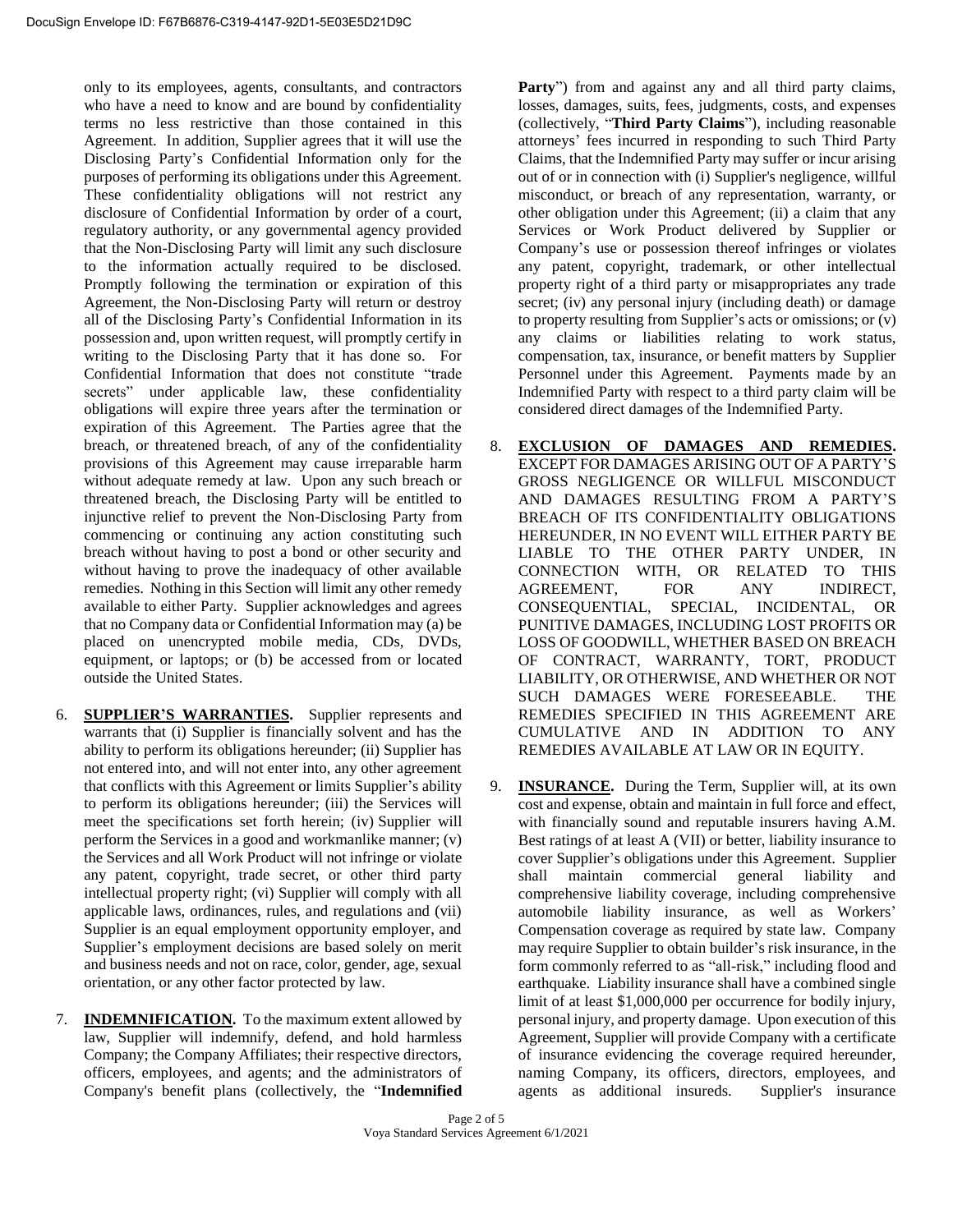policy(ies) will not be materially modified, altered, or canceled without 30 days' prior written notice to Company.

10. **NOTICES.** All notices relating to this Agreement must be in writing and must reference this Agreement. Unless otherwise required under this Agreement, notices permitted or required to be given will be deemed sufficient if sent (i) by postage-prepaid registered or certified U.S. mail, then five business days after sending; or (ii) by commercial courier, then at the time of receipt confirmed by the recipient to the courier on delivery. All notices to a Party will be sent to its address(es) set forth in the signature block to this Agreement.

11. **SUPPLIER PERSONNEL; INDEPENDENT CONTRACTOR.** Whenever Supplier's employees, or any other persons, whether legal or natural, who may act on behalf of, or otherwise represent, Supplier ("**Supplier Personnel**") are present on Company's premises, Supplier shall cause Supplier Personnel to comply with all safety procedures that are applicable to the premises and made known to Supplier at the time. Supplier shall be responsible for the acts and omissions of Supplier Personnel in connection with this Agreement. Supplier, at its sole expense, will conduct reference checks, verification of education and previous employment, and criminal background checks for all Supplier Personnel performing Services for Company. At a minimum, the criminal background check will include the county or counties in which the individual has resided and worked within the previous seven years. Supplier will comply with all federal, state, and municipal laws and regulations applicable to these screening measures. Supplier will not assign any person to provide Services to Company if such person has been convicted of a felony. Supplier will have the ongoing duty to inform Company and immediately remove an individual from the Services upon learning that any Supplier Personnel have been convicted of a felony. Supplier is an independent contractor of Company, and this Agreement will not be construed as creating a relationship of employment, agency, partnership, joint venture, or any other form of legal association.

12. **MISCELLANEOUS.** All rights granted to Company under this Agreement and will automatically extend to any entities that, now or in the future, directly or indirectly, (i) control, (ii) are controlled by, or (iii) are under common control with Company ("**Company Affiliates**").

Supplier may not subcontract any of its obligations or assign any of its duties under this Agreement. Any attempted assignment without Company's consent will be void and invalid. Company may, upon written notice to Supplier and at no additional charge to Company, assign this Agreement.

Supplier shall not, and will cause all Supplier Personnel not to use the name, logo, trademark, trade name, or other marks of the Company or make any public announcement or press release regarding this Agreement or any activities performed hereunder.

The terms and conditions of this Agreement and any other documents referenced herein may not be amended, waived, or modified, except in a writing signed by both Parties. This Agreement will be governed by, construed, and enforced in accordance with the laws of the State of New York, excluding its principles of conflicts of law. THE PARTIES IRREVOCABLY AND EXCLUSIVELY SUBMIT TO THE JURISDICTION OF THE STATE OR FEDERAL COURTS OF THE STATE OF NEW YORK AND WAIVE ANY RIGHTS TO A JURY TRIAL.

The following provisions of this Agreement will survive its termination or expiration: Termination -- Confidentiality (Sections 2-5), Indemnification (Section 7), Exclusion of Damages and Remedies (Section 8), and Miscellaneous (Section 12).

This Agreement constitutes the entire agreement between the Parties with respect to the subject matter hereof, and supersedes and replaces all other prior agreements, communications, and understandings (written and oral) regarding its subject matter. Terms and conditions on or attached to quotes, purchase orders, or preprinted forms will be of no force or effect, even if acknowledged or accepted by Company.

(Rest of page intentionally blank.)

IN WITNESS WHEREOF, the Parties have executed and delivered this Agreement as of the Effective Date.

ACCEPTED AND AGREED:

# **VOYA SERVICES COMPANY AMERICAN SOCIETY FOR HEALTHCARE HUMAN RESOURCES ADMINISTRATION**

Page 3 of 5 Voya Standard Services Agreement 6/1/2021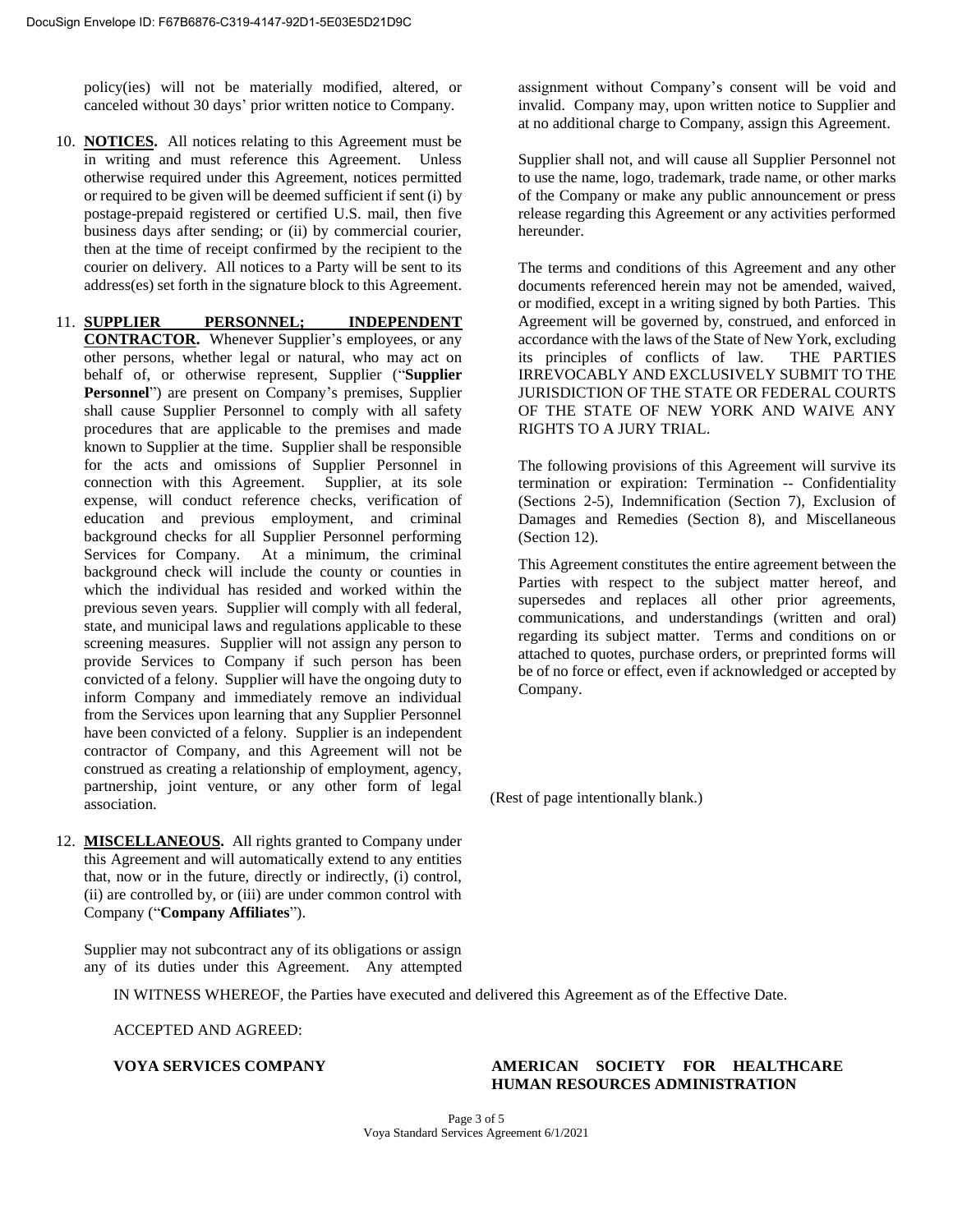| Signature:                                                                                       | DocuSigned by:<br>Deppy<br>lhonas<br>6469B9D06103446 | Signature:                                                                                                                                           | DocuSigned by:<br>A1D6A043E8044AC |
|--------------------------------------------------------------------------------------------------|------------------------------------------------------|------------------------------------------------------------------------------------------------------------------------------------------------------|-----------------------------------|
| Name:                                                                                            | Debby Thomas                                         | Name:                                                                                                                                                | Jeremy Sadlier                    |
| Title:                                                                                           | Sourcing Specialist                                  | Title:<br>Executive Director-ASHHRA<br>Date:                                                                                                         |                                   |
| Date:                                                                                            | 2/18/2022   5:58 PM CST                              |                                                                                                                                                      |                                   |
|                                                                                                  |                                                      |                                                                                                                                                      | 2/18/2022   4:16 PM CST           |
| Address:<br>5780 Powers Ferry Rd., N.W.<br>Atlanta, GA 30327<br>Attn: Head of Strategic Sourcing |                                                      | Address:<br>233 S. Wacker Drive, Suite 4400<br>Chicago, IL 60606<br>Attn: Jeremy Sadlier<br>Email: Jeremy.Sadlier@ashhra.org<br>Phone: 312-9885-7062 |                                   |
| with copy to:<br>5780 Powers Ferry Rd., N.W.<br>Atlanta, GA 30327<br>Attn: Legal Department      |                                                      | with copy to:<br>233 S. Wacker Drive, Suite 4400<br>Chicago, IL 60606<br>Attn: Ferdinand Libunao                                                     |                                   |

Attn: Legal Department